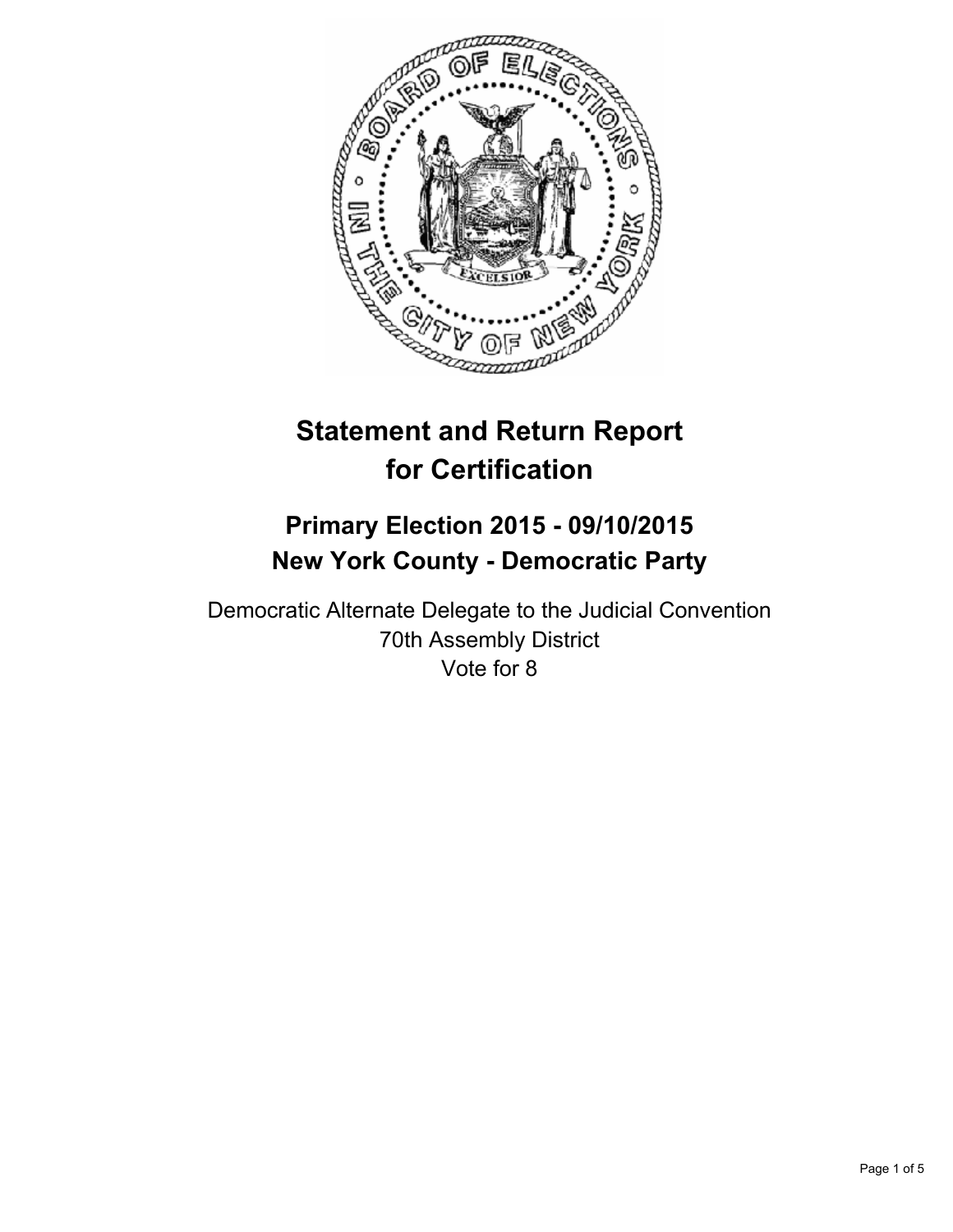

### **Assembly District 70**

| PUBLIC COUNTER                                           | 3,094 |
|----------------------------------------------------------|-------|
| ABSENTEE/MILITARY                                        | 253   |
| AFFIDAVIT                                                | 36    |
| <b>Total Ballots</b>                                     | 3,383 |
| Less - Inapplicable Federal/Special Presidential Ballots | 0     |
| <b>Total Applicable Ballots</b>                          | 3,383 |
| <b>CHARLES B. RANGEL</b>                                 | 2,221 |
| JEAN CHURCH                                              | 1,042 |
| <b>GEOFFREY E. EATON</b>                                 | 1,025 |
| <b>BEVERLY ALSTON</b>                                    | 1,321 |
| <b>RICKY DAVIS</b>                                       | 1,110 |
| <b>GRICEL THOMPSON</b>                                   | 926   |
| <b>MILAGROS GARCIA</b>                                   | 1,066 |
| <b>KEITH MASSEY</b>                                      | 1,003 |
| NINA PAPACHRISTOU                                        | 494   |
| <b>JULIAN M. HILL</b>                                    | 739   |
| <b>WANDA TERRY</b>                                       | 834   |
| BRIAN BENJAMIN (WRITE-IN)                                | 1     |
| CANDY MABRY (WRITE-IN)                                   | 1     |
| CHARLOS POWEL (WRITE-IN)                                 | 1     |
| CLEVELAND MANLEY (WRITE-IN)                              | 1     |
| CLYDE WILLIAMS (WRITE-IN)                                | 1     |
| CORDELL CLEAR (WRITE-IN)                                 | 1     |
| EDWARD C. WORRELL (WRITE-IN)                             | 1     |
| EMMA L. MOSES BARRICELLI (WRITE-IN)                      | 1     |
| ESPERANZA GRAHAM (WRITE-IN)                              | 1     |
| JAMES A. WEEKS SR. (WRITE-IN)                            | 1     |
| JANE ARANDELL (WRITE-IN)                                 | 1     |
| JULIA TORRENCE (WRITE-IN)                                | 1     |
| JULIUS TAJIDDIN (WRITE-IN)                               | 1     |
| KEITH L T WRIGHT (WRITE-IN)                              | 1     |
| LAMON BLAND, ESQ. (WRITE-IN)                             | 1     |
| LANDON DAIS (WRITE-IN)                                   | 1     |
| LARRY DAIS (WRITE-IN)                                    | 1     |
| LYNN STEWARD (WRITE-IN)                                  | 1     |
| M. MARIO CLEMENZIO (WRITE-IN)                            | 1     |
| MARGIE BOWEN (WRITE-IN)                                  | 1     |
| MARISOL ALCANTERA (WRITE-IN)                             | 1     |
| MICHAEL S. LEWIS (WRITE-IN)                              | 1     |
| MILAGROS GARCIA (WRITE-IN)                               | 2     |
| MONA SUTPHEN (WRITE-IN)                                  | 1     |
| PHAREIN GRIFFITH (WRITE-IN)                              | 1     |
| SYDNEY WILLIAMS (WRITE-IN)                               | 1     |
| UNATTRIBUTABLE WRITE-IN (WRITE-IN)                       | 32    |
| WILSON FELIZ (WRITE-IN)                                  | 1     |
| YASMIN CORNELIUS (WRITE-IN)                              | 1     |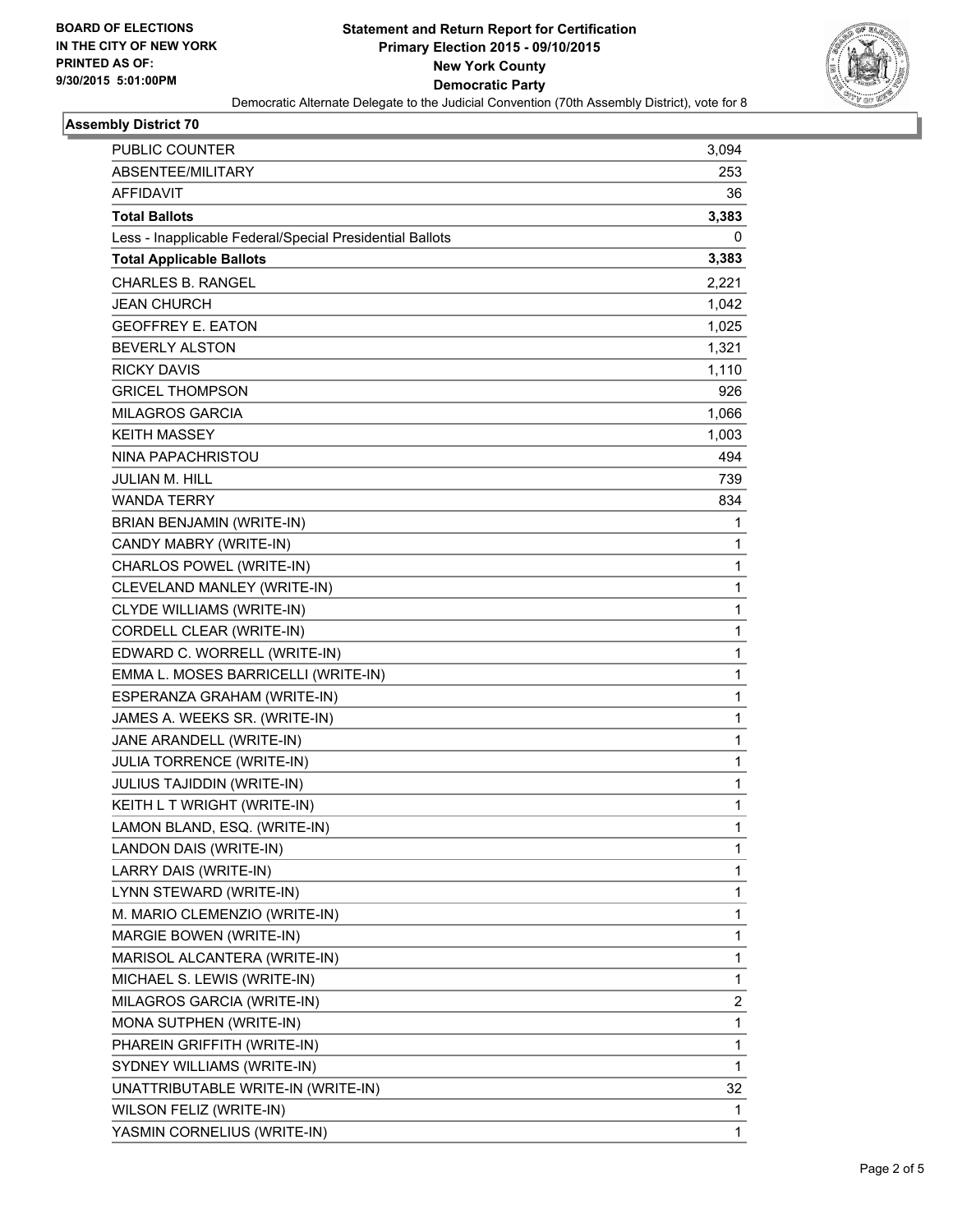

### **Assembly District 70**

| ZENOVA THOMAS (WRITE-IN) |        |
|--------------------------|--------|
| <b>Total Votes</b>       | 11,843 |
| Unrecorded               | 15.2   |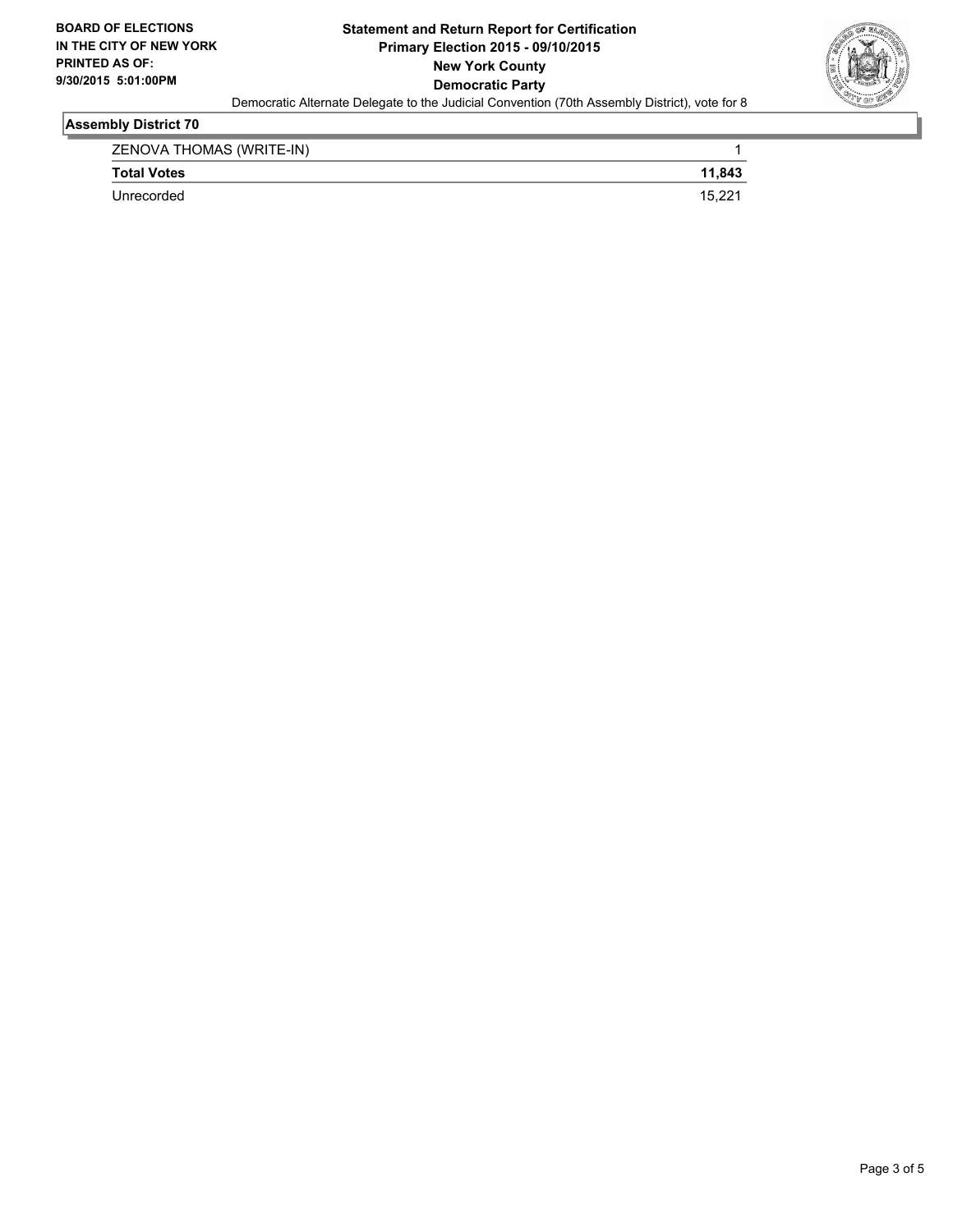#### **Statement and Return Report for Certification Primary Election 2015 - 09/10/2015 New York County Democratic Party** Democratic Alternate Delegate to the Judicial Convention (70th Assembly District), vote for 8



#### **Total for Democratic Alternate Delegate to the Judicial Convention (70th Assembly District) - New York County**

| <b>PUBLIC COUNTER</b>                                    | 3,094        |
|----------------------------------------------------------|--------------|
| ABSENTEE/MILITARY                                        | 253          |
| AFFIDAVIT                                                | 36           |
| <b>Total Ballots</b>                                     | 3,383        |
| Less - Inapplicable Federal/Special Presidential Ballots | 0            |
| <b>Total Applicable Ballots</b>                          | 3,383        |
| <b>CHARLES B. RANGEL</b>                                 | 2,221        |
| <b>JEAN CHURCH</b>                                       | 1,042        |
| <b>GEOFFREY E. EATON</b>                                 | 1,025        |
| <b>BEVERLY ALSTON</b>                                    | 1,321        |
| <b>RICKY DAVIS</b>                                       | 1,110        |
| <b>GRICEL THOMPSON</b>                                   | 926          |
| <b>MILAGROS GARCIA</b>                                   | 1,066        |
| <b>KEITH MASSEY</b>                                      | 1,003        |
| NINA PAPACHRISTOU                                        | 494          |
| JULIAN M. HILL                                           | 739          |
| <b>WANDA TERRY</b>                                       | 834          |
| BRIAN BENJAMIN (WRITE-IN)                                | 1            |
| CANDY MABRY (WRITE-IN)                                   | 1            |
| CHARLOS POWEL (WRITE-IN)                                 | 1            |
| CLEVELAND MANLEY (WRITE-IN)                              | 1            |
| CLYDE WILLIAMS (WRITE-IN)                                | 1            |
| CORDELL CLEAR (WRITE-IN)                                 | 1            |
| EDWARD C. WORRELL (WRITE-IN)                             | 1            |
| EMMA L. MOSES BARRICELLI (WRITE-IN)                      | 1            |
| ESPERANZA GRAHAM (WRITE-IN)                              | 1            |
| JAMES A. WEEKS SR. (WRITE-IN)                            | 1            |
| JANE ARANDELL (WRITE-IN)                                 | 1            |
| JULIA TORRENCE (WRITE-IN)                                | 1            |
| JULIUS TAJIDDIN (WRITE-IN)                               | 1            |
| KEITH L T WRIGHT (WRITE-IN)                              | 1            |
| LAMON BLAND, ESQ. (WRITE-IN)                             | $\mathbf{1}$ |
| LANDON DAIS (WRITE-IN)                                   | 1            |
| LARRY DAIS (WRITE-IN)                                    | 1            |
| LYNN STEWARD (WRITE-IN)                                  | 1            |
| M. MARIO CLEMENZIO (WRITE-IN)                            | 1            |
| <b>MARGIE BOWEN (WRITE-IN)</b>                           | 1            |
| MARISOL ALCANTERA (WRITE-IN)                             | 1            |
| MICHAEL S. LEWIS (WRITE-IN)                              | 1            |
| MILAGROS GARCIA (WRITE-IN)                               | 2            |
| MONA SUTPHEN (WRITE-IN)                                  | 1            |
| PHAREIN GRIFFITH (WRITE-IN)                              | 1            |
| SYDNEY WILLIAMS (WRITE-IN)                               | 1            |
| UNATTRIBUTABLE WRITE-IN (WRITE-IN)                       | 32           |
| WILSON FELIZ (WRITE-IN)                                  | 1            |
| YASMIN CORNELIUS (WRITE-IN)                              | 1            |